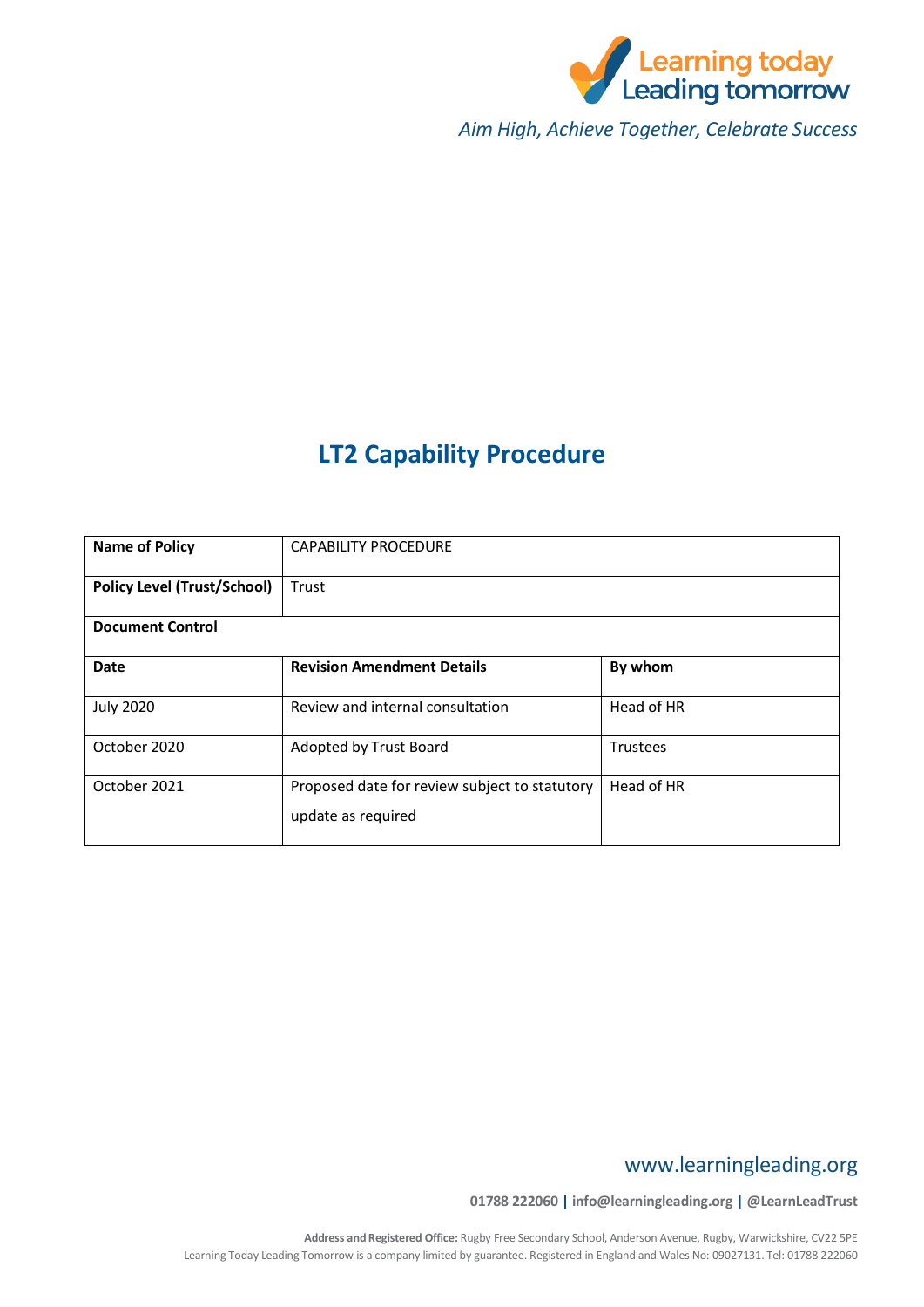

# **Table of Contents**

|    | Vision 4 |  |  |  |  |
|----|----------|--|--|--|--|
|    |          |  |  |  |  |
|    | Values 4 |  |  |  |  |
|    |          |  |  |  |  |
| 1. |          |  |  |  |  |
|    |          |  |  |  |  |
|    | 1.1      |  |  |  |  |
|    | 1.2      |  |  |  |  |
|    | 1.3      |  |  |  |  |
|    | 1.4      |  |  |  |  |
|    | 1.5      |  |  |  |  |
|    | 1.6      |  |  |  |  |
|    | 1.7      |  |  |  |  |
|    | 1.8      |  |  |  |  |
|    | 1.9      |  |  |  |  |
|    | 1.10     |  |  |  |  |
| 2. |          |  |  |  |  |
|    |          |  |  |  |  |
| 3. |          |  |  |  |  |
| 4. |          |  |  |  |  |
| 5. |          |  |  |  |  |
| 6. |          |  |  |  |  |
| 7. |          |  |  |  |  |
| 8. |          |  |  |  |  |
| 9. |          |  |  |  |  |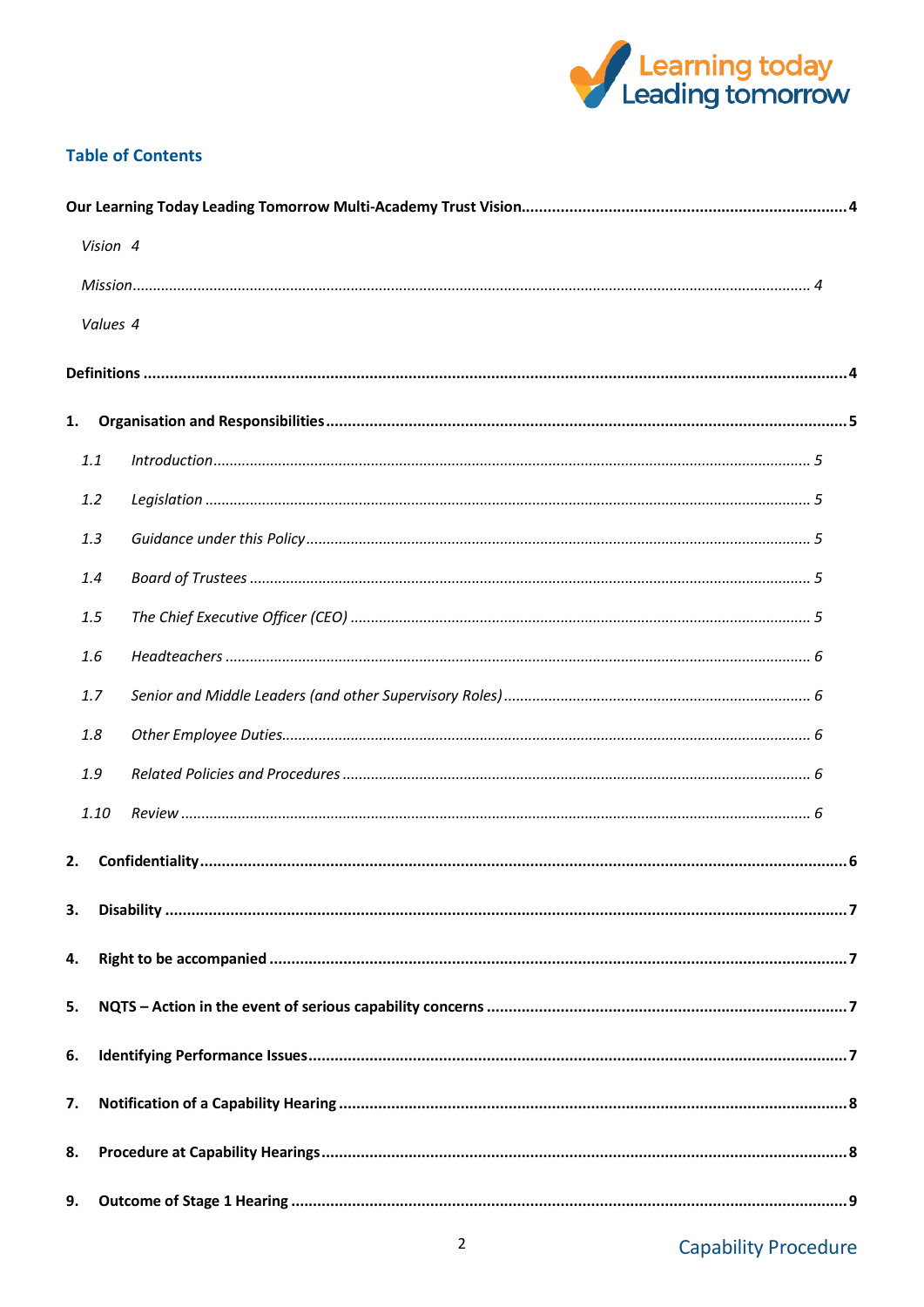

| <b>11.</b> |  |
|------------|--|
| 12.        |  |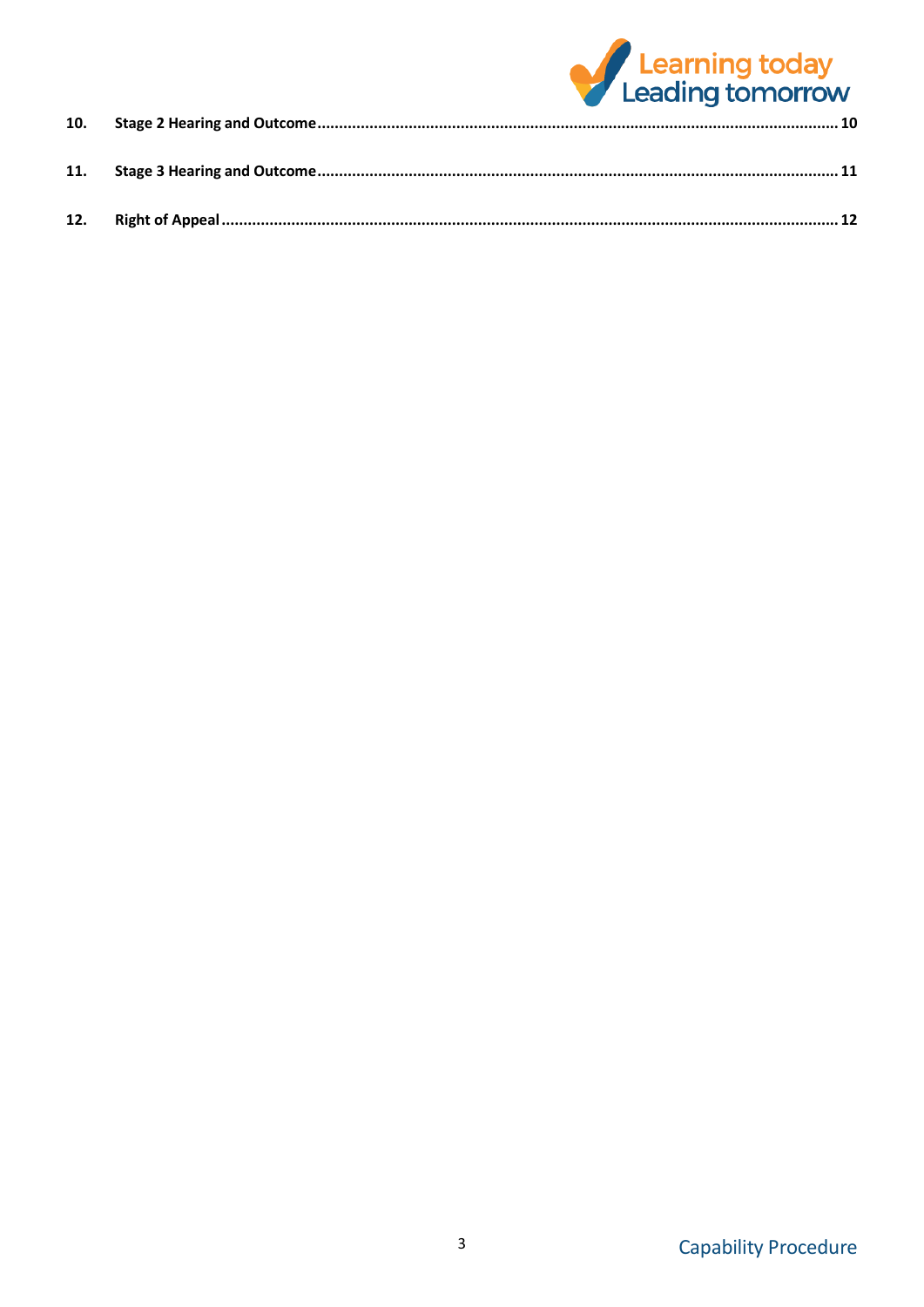

# <span id="page-3-0"></span>**Our Learning Today Leading Tomorrow Multi-Academy Trust Vision**

#### <span id="page-3-1"></span>Vision

Vision is to build a group of outstanding schools across phases, including specialist provision, to become (a mid-size) Trust that provides vibrant and inclusive learning environments in which every member of the learning community is passionate about learning. The Trust is led by a CEO who works closely with Headteachers who lead the two schools supported by a central team to support finance, HR, estates and governance.

### <span id="page-3-2"></span>Mission

LT2 Trust and schools will have a relentless focus on high achievement, supported by robust organisational structures and governance. We aim to give children and young people in our care the knowledge, skills and experiences to expand their minds and world view to enable them to develop a naturally inquisitive approach to learning and life, fit for an everchanging world.

Ultimately, we will educate and support all children attending LT2 schools to grow into capable and contributing citizens who have developed the personal attributes and characteristics that will enable them to become considerate, self-reliant and confident young people who are ready for the next stage of their lives.

#### <span id="page-3-3"></span>Values

The Trust Values underpin the mission and provide the basis on which LT2 schools can articulate the key behavioural characteristics that promote a positive philosophy. Our six values are unseen drivers of our behaviour as experienced by others and are designed to create a shared organisational culture:

- **Kindness –** The quality of friendliness, generosity, and consideration
- **Collaboration** The belief that working and learning with others will lead to greater success
- **Curiosity –** A strong desire to know and to learn
- **Resilience** The ability to recover quickly and learn from the difficulties we face
- **Respect** To appreciate the importance of understanding and admiration for others and self, honesty
- **Endeavour** The belief that hard work is needed to achieve something of which we can be proud

# <span id="page-3-4"></span>**Definitions**

- Where the word 'Trust' is used in this document it refers to The Learning Today Leading Tomorrow Trust.
- Where the words 'Trust Board' are used it refers to the board of Trustees who set the vision for the Trust and hold the executive leadership team to account for delivering the Trust's strategic plan.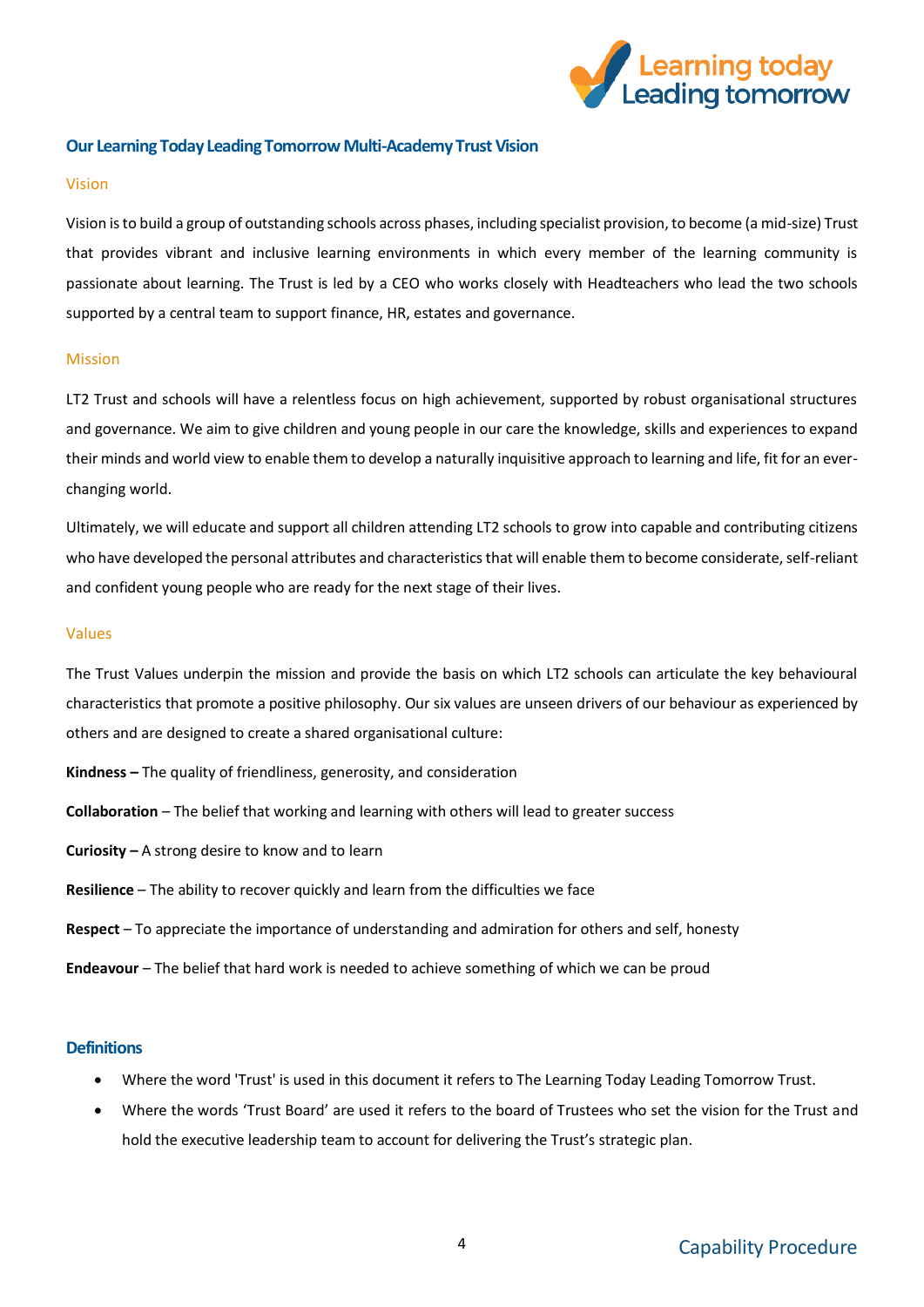

# <span id="page-4-0"></span>**1. Organisation and Responsibilities**

### <span id="page-4-1"></span>1.1 Introduction

This procedure applies to all employees of the trust apart from Newly Qualified Teachers (except in exceptional circumstances) who have separate support and assessment arrangements in place during their induction year, and recently appointed employees who are serving their formal probation period. It does not form part of the terms and conditions of employment with the Trust and is not intended to have contractual effect. However, it reflects the Trust's current practices and employees are strongly encouraged to familiarise themselves with its content.

The primary aim of this procedure is to provide a framework within which the trust can work with employees to maintain satisfactory performance standards and to encourage improvement where necessary. The formal capability procedures will only be instigated when there are serious concerns about an employee's performance that informal guidance and support under the appraisal procedure have been unable to address as per the Performance Management Policy.

It also aims to ensure that LT2 employees are treated fairly and consistently when performance concerns have been raised and that proper and adequate procedures are observed before any decision is taken, particularly when an employee's job is at risk. No-one will be treated less favourably on the grounds of their gender, disability, age, race, creed, colour, religion, nationality, ethnic or national origin, sexual orientation, gender reassignment, medical condition, marital status or trade union membership or activity.

#### <span id="page-4-2"></span>1.2 Legislation

Policy legislation

### <span id="page-4-3"></span>1.3 Guidance under this Policy

The Head of HR is responsible for providing advice and guidance under this policy and reviewing and updating the policy as required.

#### <span id="page-4-4"></span>1.4 Board of Trustees

# **The Board of Trustees, as a corporate body, has the responsibility to set the strategic direction and objectives of all matters across the Trust.**

The Board of Trustees is responsible for ensuring that high standards of corporate governance are maintained The Chair of the Trust is responsible for managing the CEO, Trustees and Governors under this policy.

### <span id="page-4-5"></span>1.5 The Chief Executive Officer (CEO)

The CEO of Learning Today leading Tomorrow Trust (LT2):

- Takes overall responsibility for the implementation of policies and procedures
- Must provide reports as appropriate to Trustees in relation to this policy
- Ensure that sufficient resources are allocated and authorised within the organisations budget to meet statutory procedures and standards across the Trust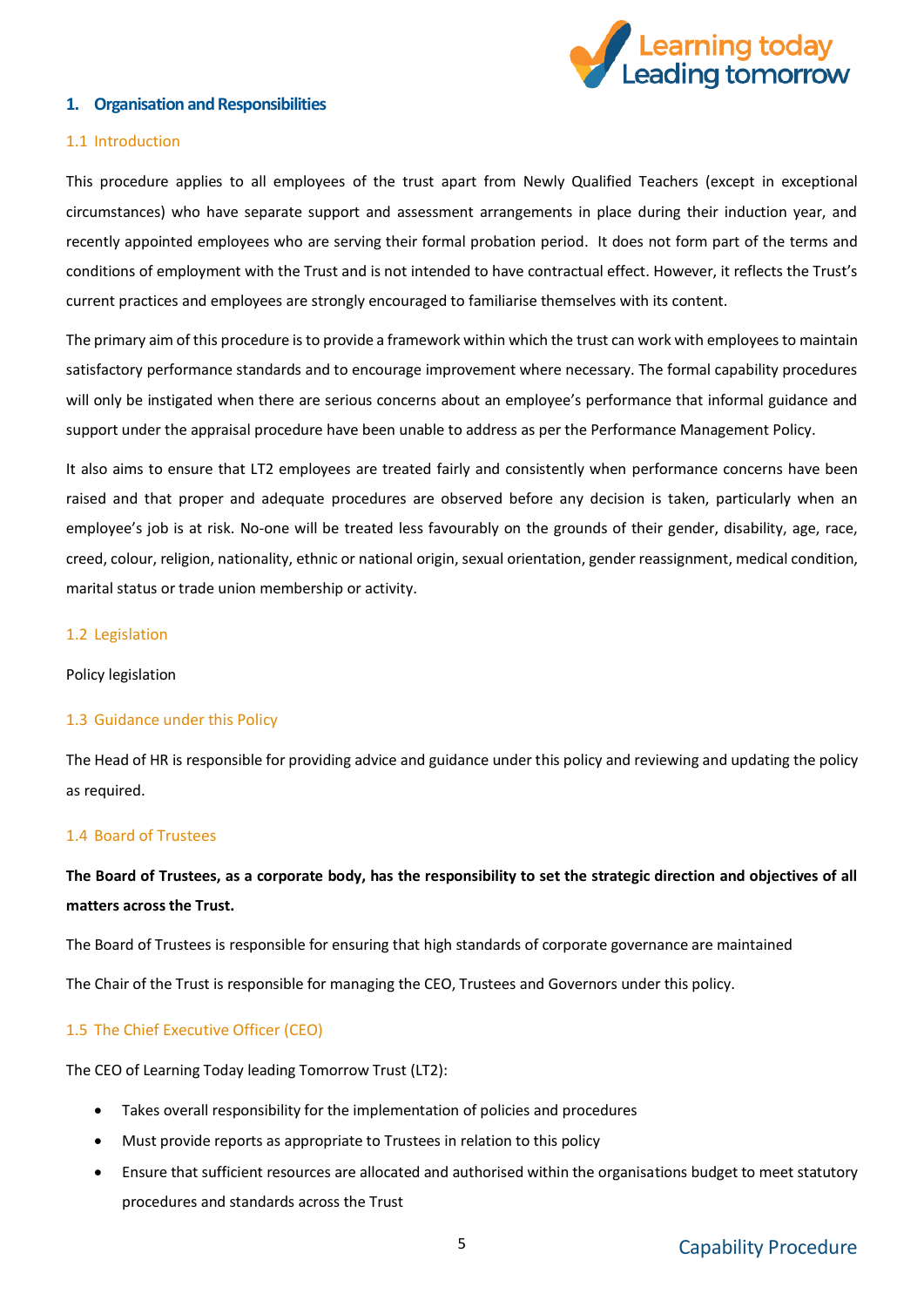

Is responsible for managing the Headteachers and centrally appointed staff under this policy

# <span id="page-5-0"></span>1.6 Headteachers

Headteachers of LT2 schools are responsible for:

- The implementation of and compliance with this policy within their school ensuring competence in those staff who are responsible for and involved in the operation of this policy and associated guidance
- Identifying training needs
- Communicating this policy to all relevant people within the school
- Managing school-based teaching and associate staff under this policy

# <span id="page-5-1"></span>1.7 Senior and Middle Leaders (and other Supervisory Roles)

Although the Headteacher is responsible overall for the implementation of this policy in their school, managers have some specific responsibilities:

- Applying this policy within their own department and area of work
- Resolving any issues members of staff refer to them, informing the Headteacher of any issues to which they cannot achieve a satisfactory solution with the resources available to them
- Where required, conduct formal meetings, undertake relevant training in relation to this policy and ensure effective and competent operation of this policy

# <span id="page-5-2"></span>1.8 Other Employee Duties

All employees have a responsibility to:

- Comply with this policy and to co-operate with the schools' leadership and management on all matters relating to it
- Undertake any training recommended by their line manager

# <span id="page-5-3"></span>1.9 Related Policies and Procedures

- LT2 Grievance Policy
- LT2Disciplinary Policy

# <span id="page-5-4"></span>1.10 Review

This policy will be reviewed annually subject to statutory updates.

These procedures have been agreed by the board of trustees, who will approve them whenever reviewed.

# <span id="page-5-5"></span>**2. Confidentiality**

The Trust aims to deal with performance matters sensitively and with due respect for the privacy of any individuals involved. All employees must treat as confidential any information which is communicated to them in connection with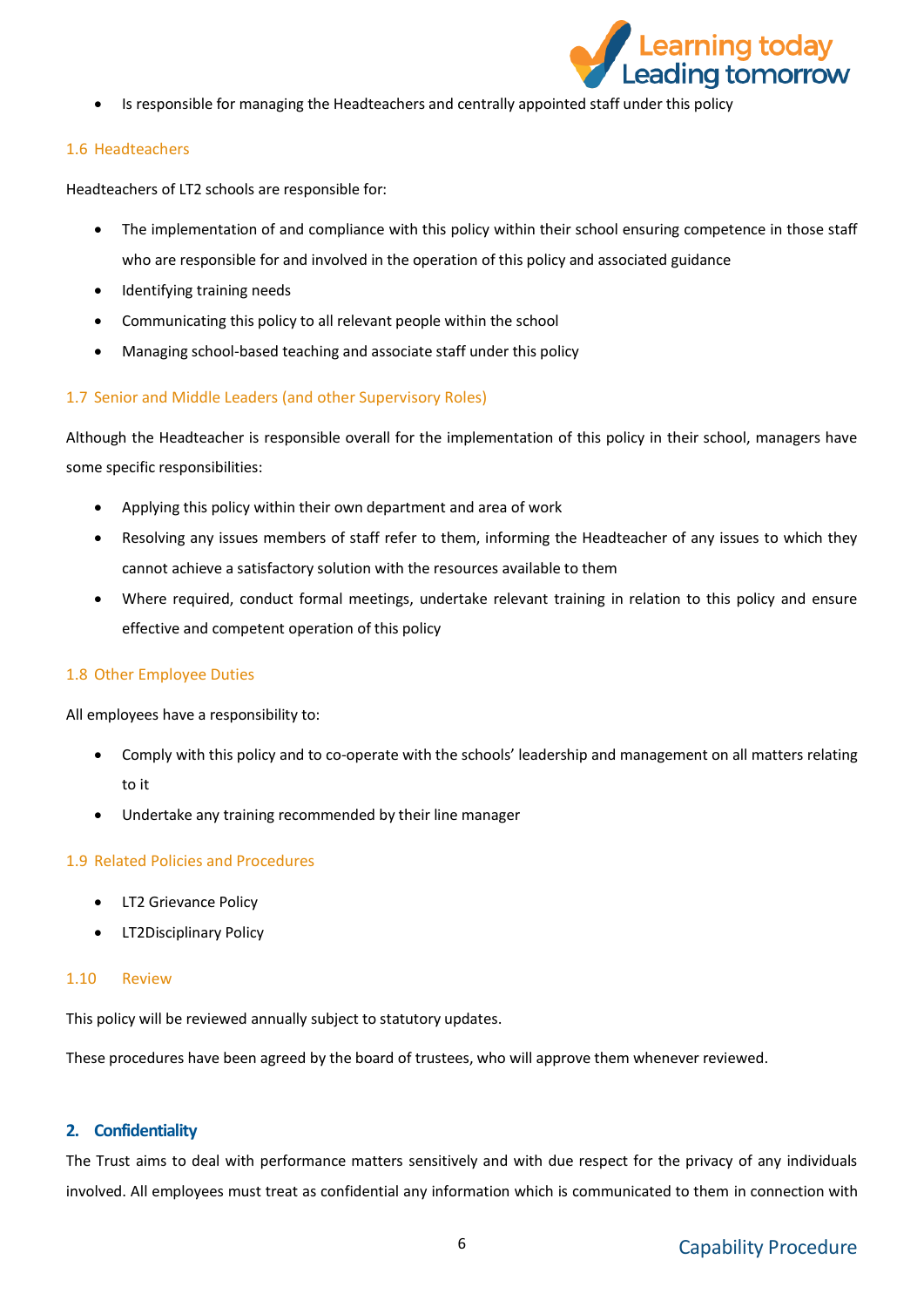

this capability procedure. Employees and their companions must not make electronic recordings of any meetings or hearings conducted under this procedure.

# <span id="page-6-0"></span>**3. Disability**

Consideration will be given to whether poor performance may be related to a disability and, if so, whether there are reasonable adjustments that could be made to the employee's working arrangements, including changing duties or providing additional equipment or training. An employee who wishes to discuss or inform the trust about any medical condition should contact their line manager or the Headteacher.

#### <span id="page-6-1"></span>**4. Right to be accompanied**

Employees are entitled to be accompanied to formal meetings held under this procedure by a trade union representative or appropriate work colleague. If the employee's chosen companion is unavailable at the time of the hearing the employee can propose an alternative time within five working days of the originally scheduled date. If the companion is not available within five working days the Trust may require the employee to choose an alternative companion. At a formal hearing the employee's companion can make representations, ask questions, sum up the employee's case, and request an adjournment in order to discuss the case privately with the employee.

# <span id="page-6-2"></span>**5. NQTS – Action in the event of serious capability concerns**

In a few particularly serious cases it may be necessary to instigate capability procedures, which may lead to dismissal before the end of the probationary period. If this is the case, for as long as the NQT remains at the Academy, the induction and probationary processes will continue in parallel with the capability procedure. The appropriate body will be consulted with prior to any formal capability process commencing and prior to any dismissal taking place.

### <span id="page-6-3"></span>**6. Identifying Performance Issues**

In the first instance, performance issues should normally be dealt with informally between the employee and their line manager as part of day-to-day management and the performance management process. As per the Performance Management Policy, where appropriate, a note of any such informal discussions may be placed on the employee's personnel file. The formal capability procedure should be used for more serious cases, or in any case where an earlier informal discussion has not resulted in a satisfactory improvement. Informal discussions may help to:

- clarify the required standards;
- identify areas of concern;
- establish the likely causes of poor performance and identify any training needs; and/or
- set targets for improvement and a time-scale for review.

If the Trust/school has serious concerns about an employee's performance, the Trust/school will undertake an assessment to decide whether there are grounds for taking formal action under this procedure. The steps involved will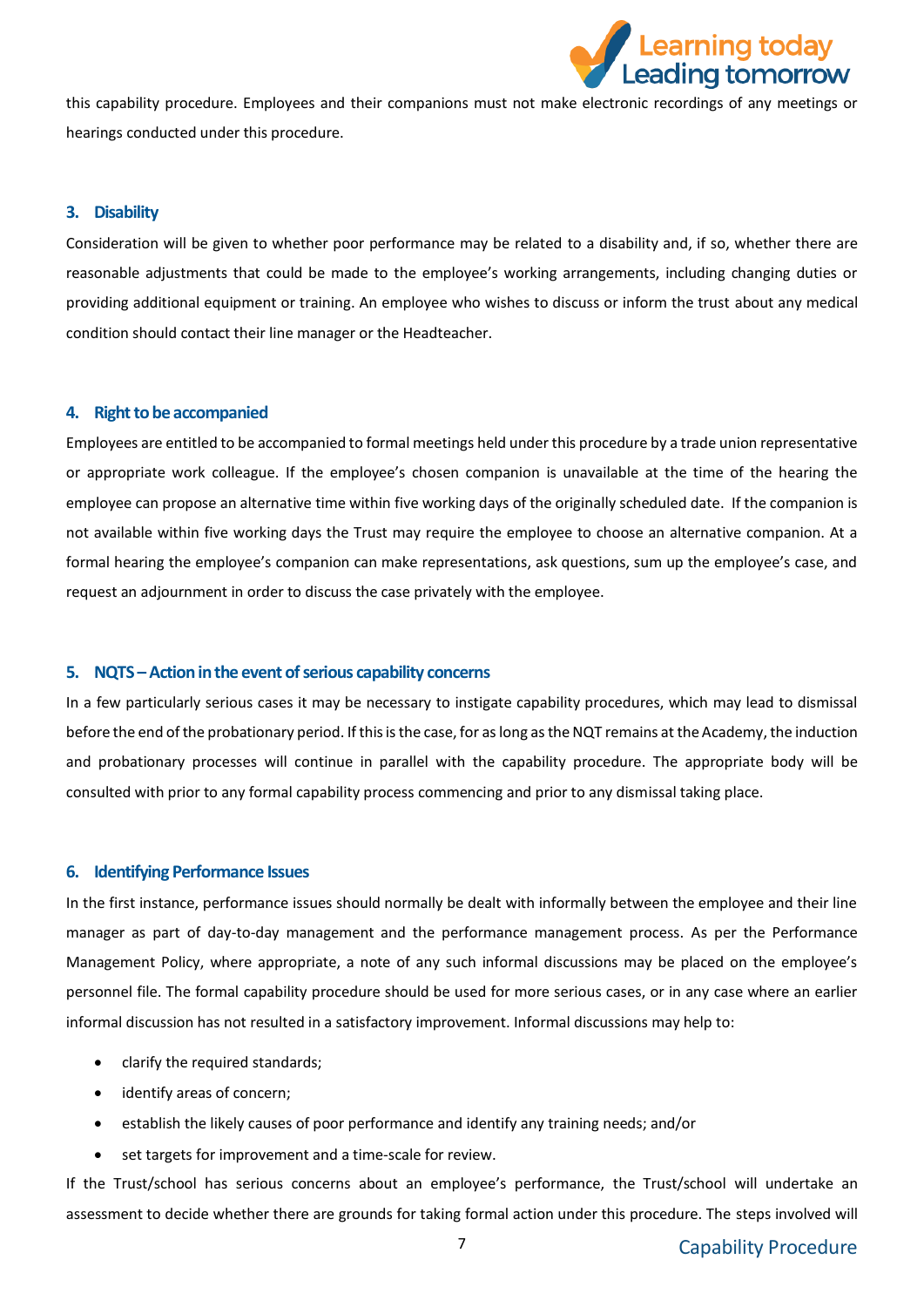

depend on the circumstances but may include reviewing the employee's personnel file including any job description and appraisal records, gathering any relevant documents, monitoring work, and meeting the employee to discuss their work.

The Trust/school may decide to proceed straight to Stage 3 of this process where the evidence suggests that the employee may have been grossly negligent such as to potentially warrant dismissal without the need for a final written warning.

# <span id="page-7-0"></span>**7. Notification of a Capability Hearing**

If the Trust/school considers that there are grounds for taking formal action in relation to alleged poor performance, the employee will be required to attend a capability hearing. The employee will be notified in writing of the decision to initiate the formal capability procedure and confirm:

- the nature of the performance concerns;
- the purpose of the hearing and who will decide the outcome;
- the time, date and location of the capability hearing;
- the employee's right to be accompanied at the hearing;
- copies of any supporting evidence or relevant documents that will be used at the capability hearing;
- the stage of the capability procedure that has been reached;
- the likely outcome if the Trust decides after the hearing that performance has been unsatisfactory.

The hearing will be held as soon as reasonably practicable, but the employee will be given a reasonable amount of time, of at least five working days, to consider the information provided and prepare for the hearing.

### <span id="page-7-1"></span>**8. Procedure at Capability Hearings**

The employee must make every effort to attend the hearing, and failure to attend without good reason may be treated as misconduct. If the employee fails to attend without good reason, or is persistently unable to attend the Trust/school may make decisions based on the available evidence including any written representations made by the employee. The Trust understands that this procedure may cause employees some stress and anxiety and will endeavour to provide appropriate support; however an indefinite or lengthy delay is likely to prolong the uncertainty and is therefore unlikely to be in the best interests of employees, pupils, the school or the Trust.

If long term sickness absence appears to have been triggered by the commencement of monitoring or a formal capability procedure, the case will be dealt with in accordance with the Trust absence policy and the employee will be referred immediately to the occupational health service to assess the employee's health and fitness for continued employment and the appropriateness or otherwise of continuing with monitoring or formal procedures. In some cases, it may be appropriate for monitoring and/or formal procedures to continue during a period of sickness absence. The view of the Occupation Health practitioner will be taken into account before any decision is made.

The hearing will normally be held by the Headteacher or the CEO of the Trust or a Senior Executive of the Trust and may also be attended by the Head of HR and/or a note taker. A Stage 3 hearing must be held by the CEO of the Trust.

The aims of a capability hearing will usually include: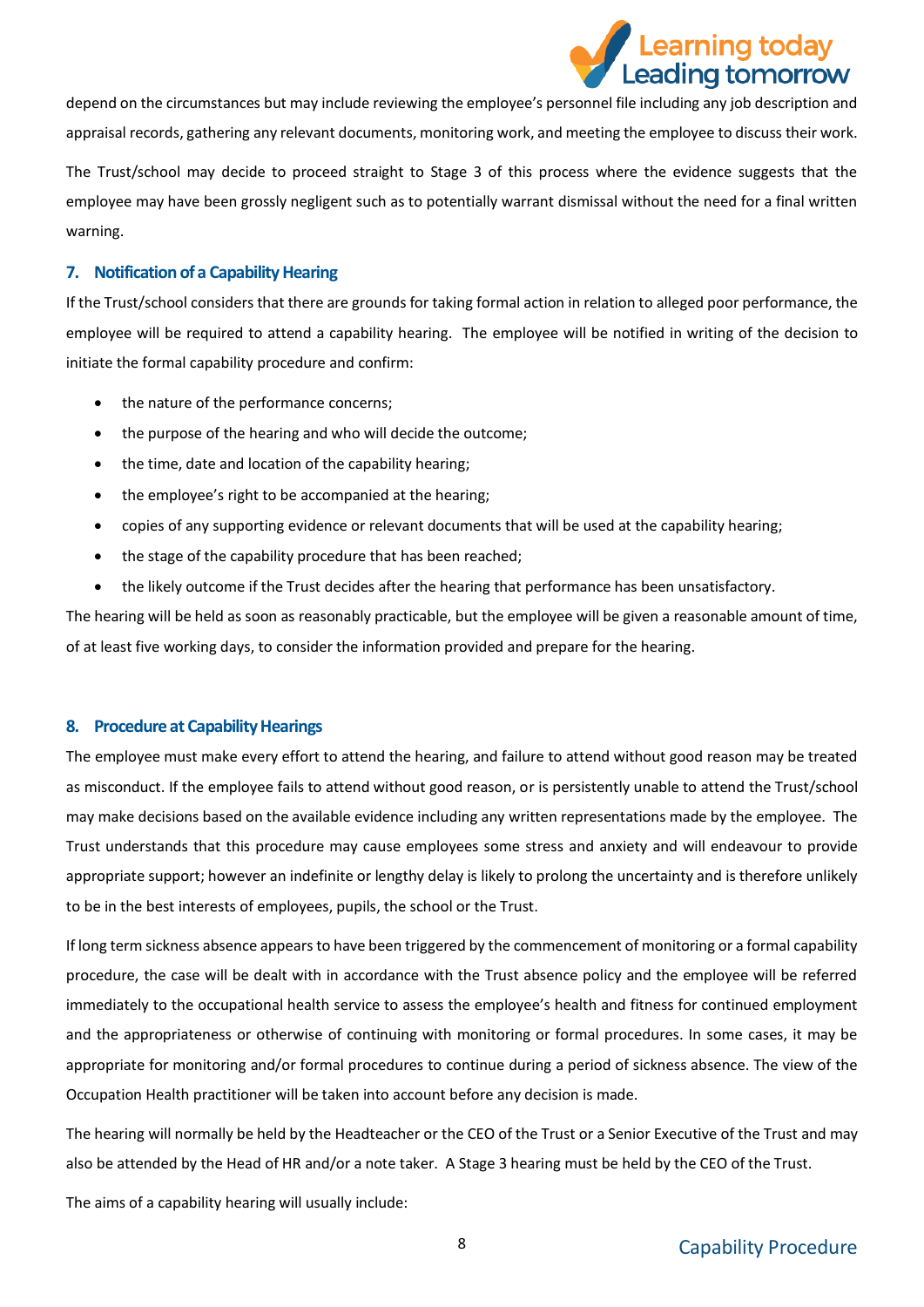

Setting out the required standards that the Trust/school believes the employee may have failed to meet, and going through any relevant evidence that has been gathered;

- Allowing the employee to ask questions, present evidence, respond to evidence and make representations;
- Establishing the likely causes of poor performance including any reasons why previous actions have not led to the required improvement;
- Identifying whether there are further measures, such as additional training or supervision, which may improve performance;
- Discussing targets for improvement and a time-scale for review;
- If dismissal is a possibility, establishing whether there is any likelihood of a significant improvement being made within a reasonable time and whether there is any practical alternative to dismissal, such as redeployment.

A hearing may be adjourned if the Trust/school needs to gather any further information or give consideration to matters discussed at the hearing. The employee will be given a reasonable opportunity to consider any new information obtained before the hearing is reconvened.

The employee will be informed in writing of the Trust/school's decision and the reasons for it, usually within one week of the capability hearing. Where possible this will also be explained to the employee in person.

# <span id="page-8-0"></span>**9. Outcome of Stage 1 Hearing**

If the specific performance concerns are not upheld, or if the decision maker feels that informal action or support is appropriate in the particular circumstance, the employee will be informed in writing that no further action will be taken.

If it is decided following a Stage 1 capability hearing that the employee's performance is unsatisfactory, the employee will receive a first written warning, setting out:

- The areas in which the employee has not met the required performance standards
- Clear targets for improvement through an action plan and a period for review
- Any supportive measures, such as additional training or supervision, which will be implemented with a view to improving performance
- The consequences of failing to improve within the review period, or of further unsatisfactory performance
- The employee's right of appeal and how this can be exercised

The warning will normally remain active for six months from the end of the review period. Whilst the warning is active, the capability process can be resumed at the same stage if the employee's performance declines. After the active period the warning will remain permanently on the employee's personnel file but will be disregarded in relation to future capability proceedings.

The timescale for the review period will depend on the nature and severity of the concerns and other relevant circumstances of the case. During the review period informal meetings will be held between the employee and the line manager to discuss progress and offer further support.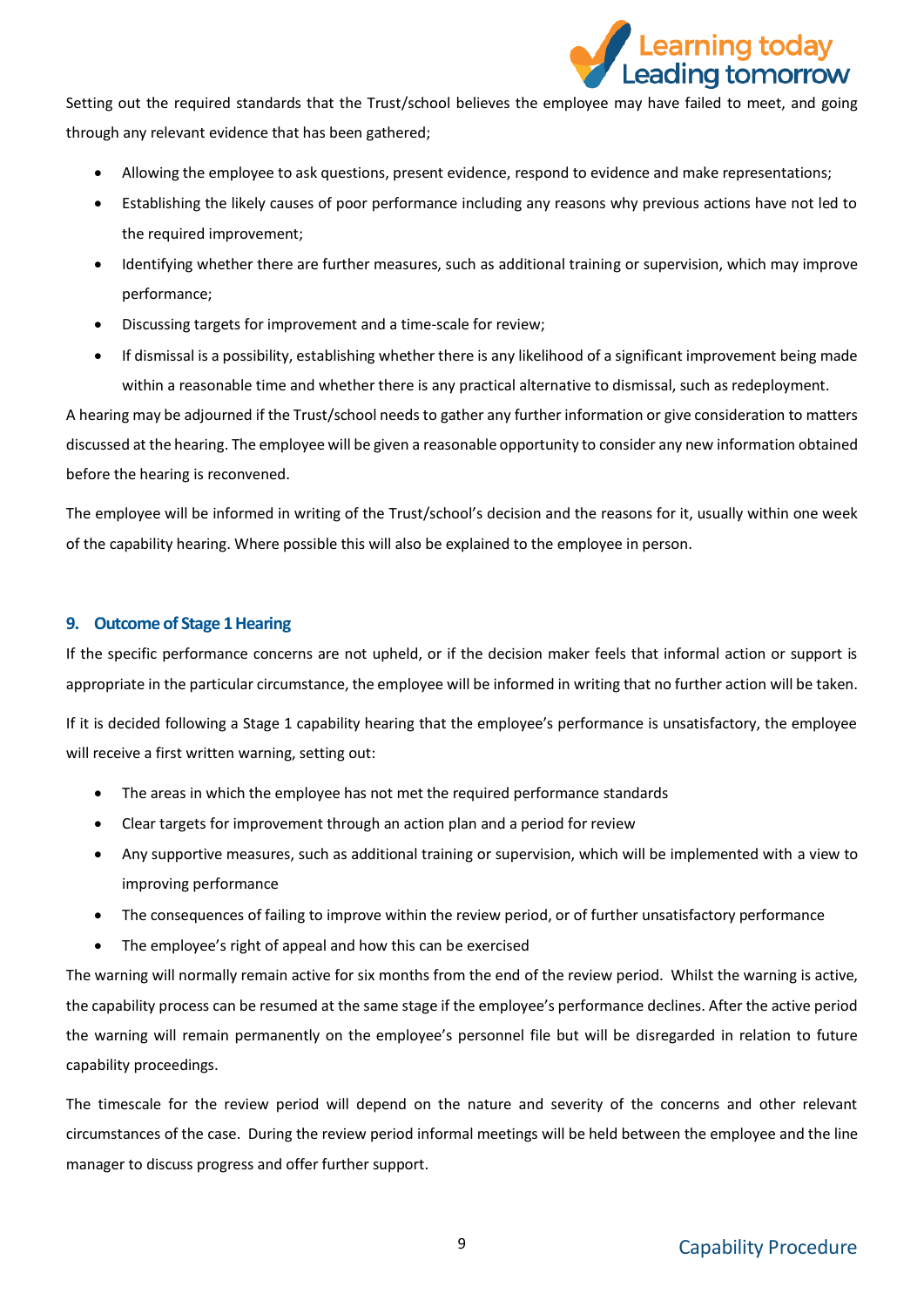

The Trust reserves the right to suspend an employee's additional payment allowance until such time that the Trust/school is satisfied that the employee's performance has improved to an acceptance standard.

The employee's performance will be monitored during the review period and they will be informed in writing of the outcome:

- If the line manager is satisfied with the employee's performance, no further action will be taken other than to inform the employee in writing that they have demonstrated the necessary improvement, and to remind them that the capability process may be resumed if their performance declines whilst the written warning is active
- If the line manager is not satisfied, the employee will be invited to a Stage 2 capability hearing as set out below
- If the manager feels that there has been a substantial but insufficient improvement, the review period may be extended

# <span id="page-9-0"></span>**10. Stage 2 Hearing and Outcome**

If the employee's performance does not improve within the review period set out in a first written warning, or if there is further evidence of poor performance while the first written warning is still active, the employee will be invited to a Stage 2 capability hearing as set out under the Notification of a Capability Hearing and Procedure at Capability Hearings sections of this policy.

If it is decided following a Stage 2 capability hearing that the employee's performance is unsatisfactory, the employee will receive a final written warning, setting out:

- The areas in which the employee has not met the required performance standards
- Clear targets for improvement through a further action plan and a period for review
- Any supportive measures, such as additional training or supervision, which will be implemented with a view to improving performance
- The consequences of failing to improve within the review period, or of further unsatisfactory performance
- The employee's right of appeal and how this can be exercised

A final written warning will normally remain active for 12 months from the end of the review period. Whilst the warning is active, the capability process can be resumed at the same stage if the employee's performance declines. After the active period, the warning will remain permanently on the employee's personnel file but will be disregarded in relation to future capability proceedings.

The timescale for the review period will depend on the nature and severity of the concerns and other relevant circumstances of the case. During the review period informal meetings will be held between the employee and the line manager to discuss progress and offer further support.

The employee's performance will be monitored during the review period and they will be informed in writing of the outcome: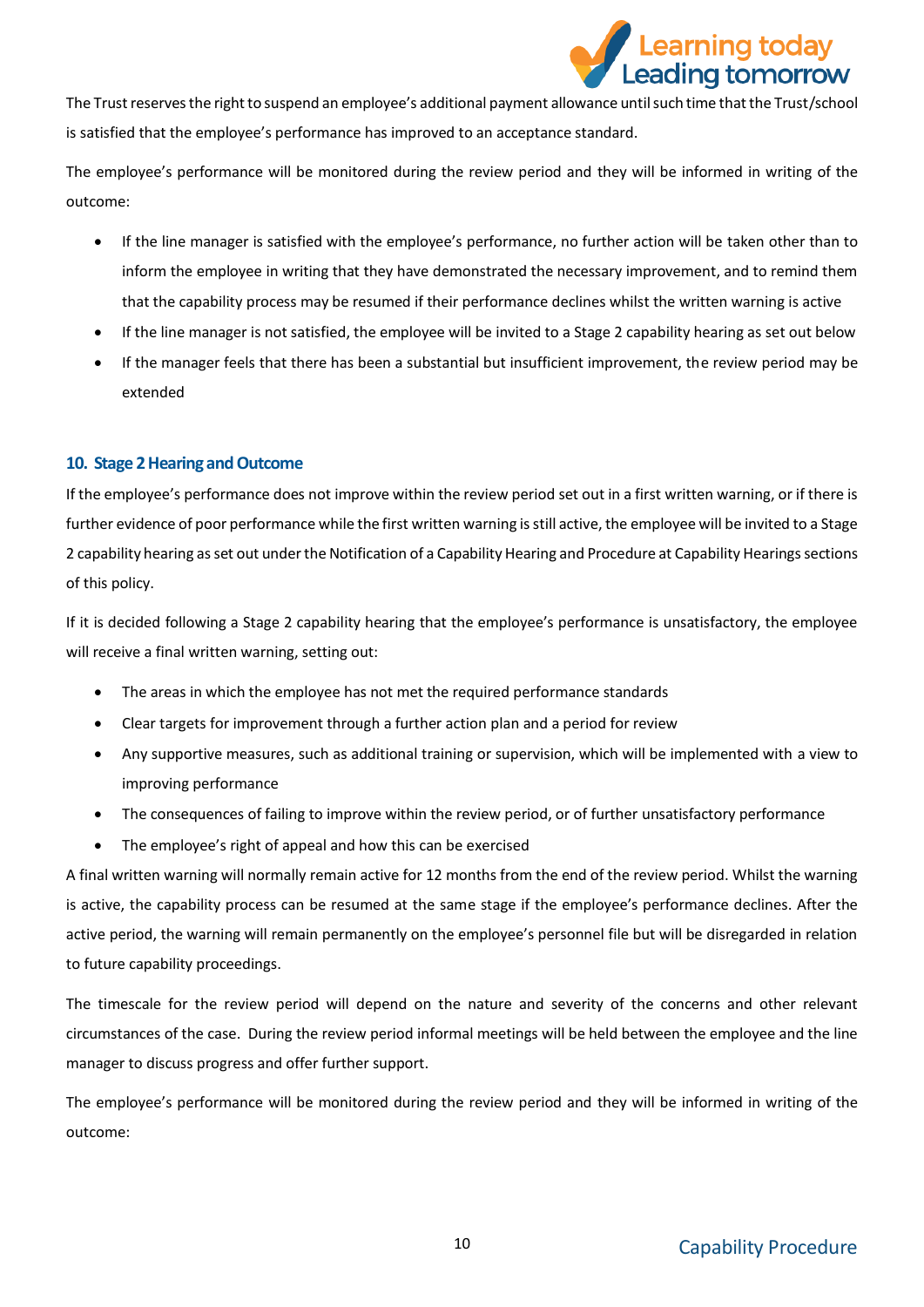

- If the line manager is satisfied with the employee's performance, no further action will be taken other than to inform the employee in writing that they have demonstrated the necessary improvement, and to remind them that the capability process may be resumed if their performance declines whilst the written warning is active
- If the line manager is not satisfied, the employee will be invited to a Stage 3 capability hearing as set out below
- If the manager feels that there has been a substantial but insufficient improvement, the review period may be extended

# <span id="page-10-0"></span>**11. Stage 3 Hearing and Outcome**

The Trust may decide to hold a Stage 3 capability hearing if it has reason to believe that:

- The employee's performance has not improved sufficiently within the review period set out in a final written warning
- The employee's performance is unsatisfactory while a final written warning is still active
- The employee's performance has been grossly negligent such as to potentially warrant dismissal without the need for a final written warning

The employee will receive written notification of the hearing as set out under the Notification of a Capability Hearing and Procedure at Capability Hearings sections of this policy.

If it is decided at or following the Stage 3 hearing that the employee's performance is unsatisfactory, the potential outcomes are as follows:

- Dismissal
- Redeployment into a suitable available job at the same or a lower grade
- Extending an active final written warning and setting a further review period (in exceptional cases where there is reason to believe that a substantial improvement is likely within the review period)
- Final written warning (where no final written warning is currently active)

In addition to the above outcomes, the Trust also reserves the right to permanently remove an employee's additional payment allowance as an outcome to a Stage 3 capability hearing.

The outcome of the hearing will be communicated to the employee in writing without unreasonable delay and usually within 5 working days, giving full reasons for the decision and information about the right of appeal.

Employees will not normally be dismissed for performance reasons without previous warnings. However, in serious cases of gross negligence, or in any case involving a recently appointed employee who has not yet completed their probationary period, dismissal without previous warnings may be appropriate.

Dismissal will normally be with full notice or payment in lieu of notice, unless the employee's performance has been so negligent as to amount to gross negligence, in which case the employee may be dismissed without notice or any pay in lieu.